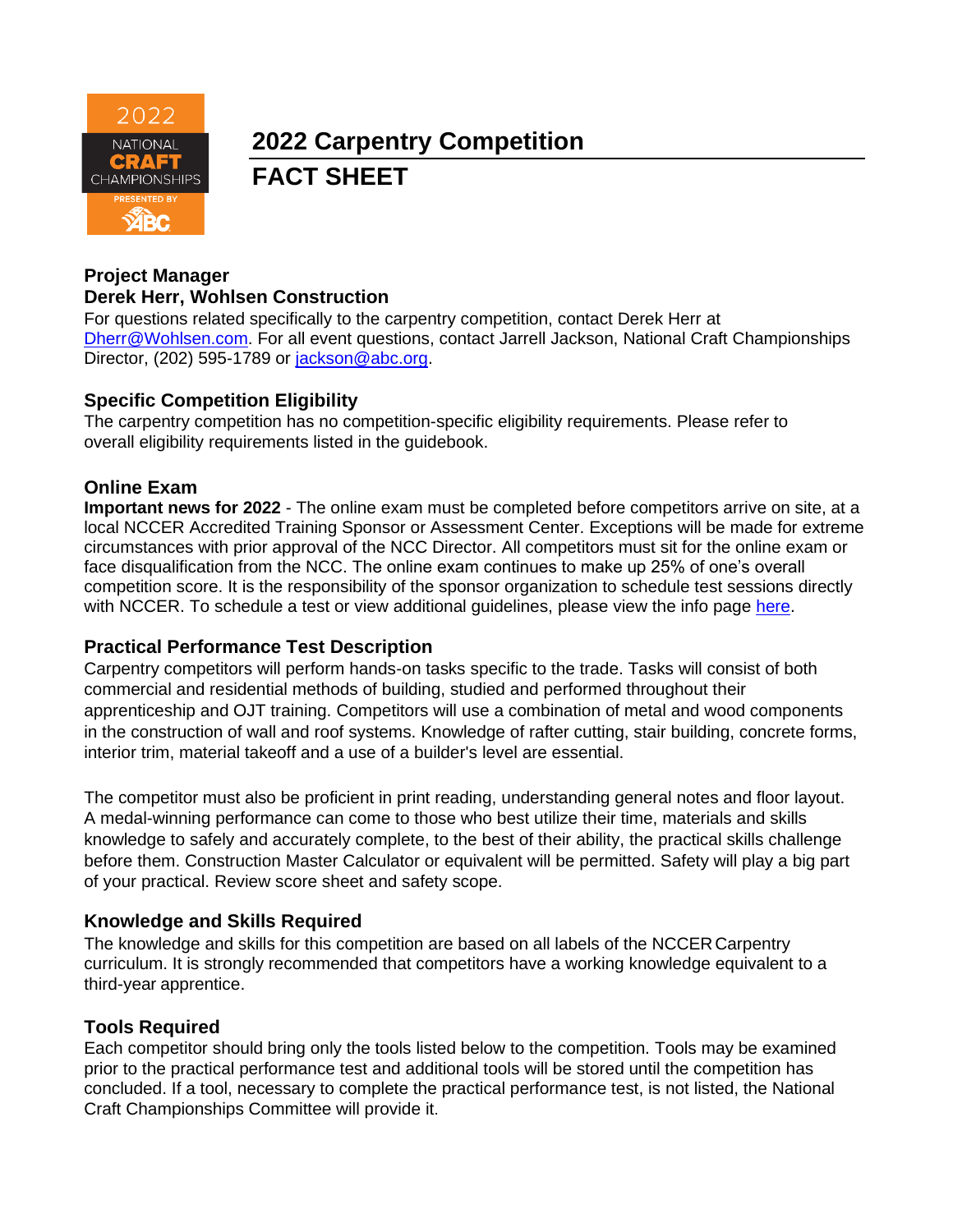- 
- 
- Cat's paw/Nail puller Chalk line/Chalk
- I-inch wood chisel Handsaw
- **Framing square/Rafter square Side cutters**
- 
- Speed square **•** Tin snips
- Nail set **Drywall saw**
- Two locking c-clips (6R or equivalent) Stair gauges
- 
- Construction Master Calculator or •
- equivalent **Tools that will be provided: Review the safety scope for these tools.**
- Utility Knife Auto Retractable Blade
- Circular Saw Milwaukee Cordless
- Miter Box Milwaukee Cordless
- Impact Driver Milwaukee Cordless
- Drill Milwaukee Cordless

### **Sample Score Sheet**

The following sample score sheet is provided to give competitors an example of the criteria that may be included in the practical performance test. However, this score sheet is only a sample and not intended to act as a study guide in preparation or to imply specific criteria that will be judged during the actual practical performance test.

- Claw hammer 25' measuring tape
- Nail bags  **Carpenter's pencils (2)** 
	-
	-
	-
- 2' level **•** Coping saw
	- -
		-
- • Flat pry bar • Work Gloves (No fingerless gloves
	- Knee pads